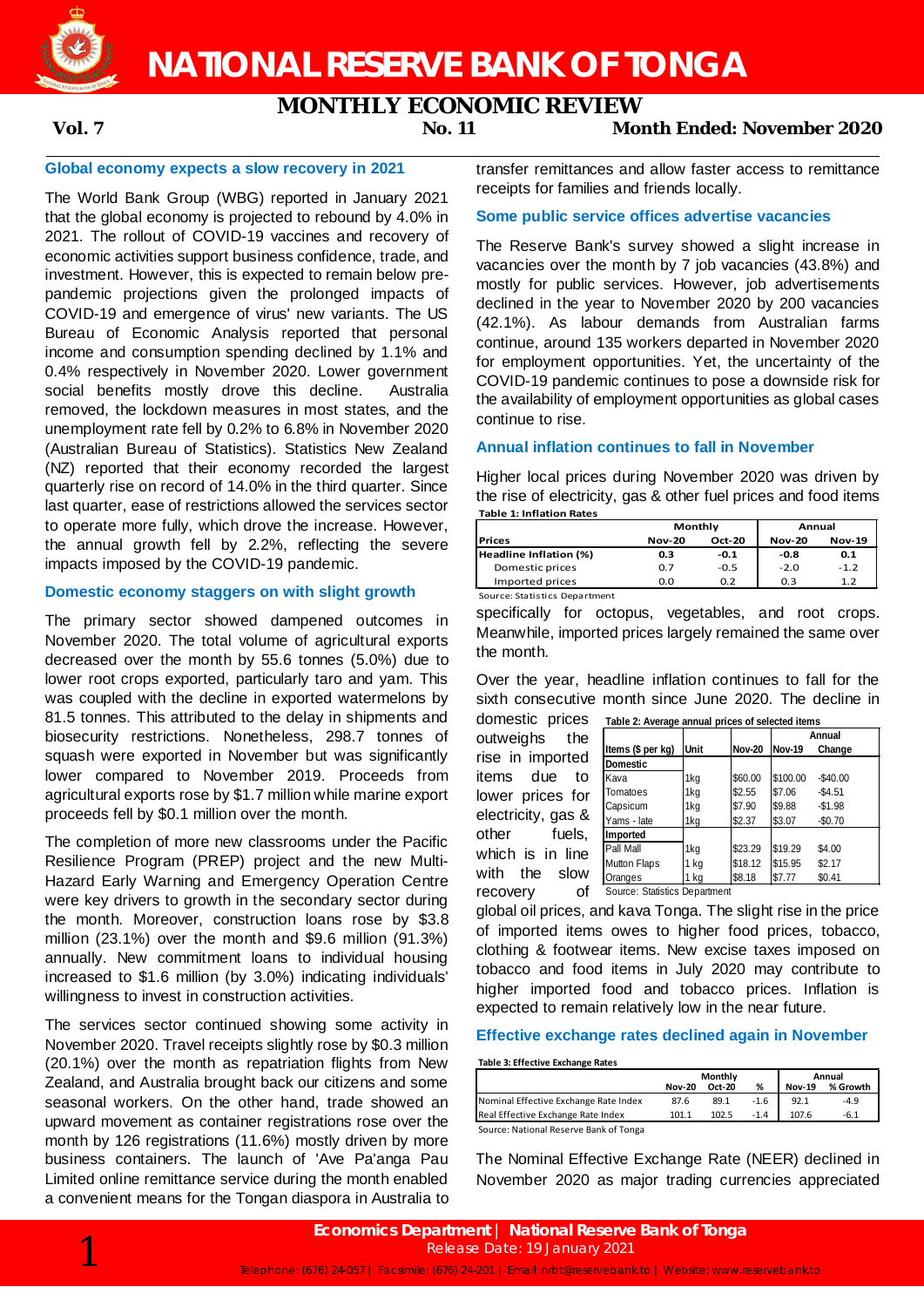

**NATIONAL RESERVE BANK OF TONGA**

# **MONTHLY ECONOMIC REVIEW**

**Vol. 7 No. 11 Month Ended: November 2020**

| against the Tongan Pa'anga    |  |  |  |  |  |  |
|-------------------------------|--|--|--|--|--|--|
| (TOP). The Real Effective     |  |  |  |  |  |  |
| Exchange Rate (REER)          |  |  |  |  |  |  |
| index also fell in line with  |  |  |  |  |  |  |
| Tonga's lower inflation rate. |  |  |  |  |  |  |

|         |               | -200000 |               |
|---------|---------------|---------|---------------|
|         | <b>Nov-20</b> | Oct-20  | <b>Nov-19</b> |
| USD/TOP | 0.4351        | 0.4324  | 0.4316        |
| AUD/TOP | 0.5959        | 0.6044  | 0.6302        |
| NZD/TOP | 0.6326        | 0.6501  | 0.6740        |
| FJD/TOP | 0.8857        | 0.8897  | 0.8911        |
| JPY/TOP | 45.3565       | 45.4014 | 46.8948       |
| GBP/TOP | 0.3284        | 0.3321  | 0.3339        |
| EUR/TOP | 0.3669        | 0.3664  | 0.3896        |
| CNY/TOP | 2.8306        | 2.8129  | 2.8082        |

Source: Banking Systems

**Table 4: Bilateral Exchange Rates**

Both the NEER and REER decreased over the year, suggesting an improvement  $\frac{\text{CNY/TOP} - 2.8306}{\text{Source: Banking Systems}}$  2.8082 in Tonga's trade

competitiveness with trading partners, supporting export proceeds, and remittance receipts.

# **Foreign reserves rise again to a new high**

#### Table 5: Foreign Reserves

|                                     | <b>Monthly</b> |        |          | Annual |                 |  |
|-------------------------------------|----------------|--------|----------|--------|-----------------|--|
|                                     | <b>Nov-20</b>  | Oct-20 | % Growth |        | Nov-19 % Growth |  |
| Foreign Reserves (Sin million)      | 590.2          | 581.6  | 1.5      | 489.5  | 7.5             |  |
| Import Coverage (months)            | 9.9            | 9.7    | 0.2      | 7.4    | 33.8            |  |
| Source: National Reserve Bank Tonga |                |        |          |        |                 |  |

The foreign reserves rose in November 2020 by \$8.7 million to \$590.2 million, attributed to the receipt of budget support and project grants from development partners, in addition to remittances. This is equivalent to 9.9 months of imports. Similarly, the foreign reserves increased substantially over the year by \$100.7 million due to higher receipts of budget support, official grants, and remittances. The foreign reserves are held mostly in USD, AUD, and NZD.

| Table 6: Remittance Receipts |                |        |                 |        |       |                 |  |
|------------------------------|----------------|--------|-----------------|--------|-------|-----------------|--|
|                              | <b>Monthly</b> |        |                 | Annual |       |                 |  |
|                              | Nov-20         | Oct-20 | % Growth Nov-20 |        |       | Nov-19 % Growth |  |
| Remittance (\$ in million)   | 37.0           | 38.7   | $-1.6$          | 386.6  | 348.9 | 10.8            |  |
| .<br>- - -                   |                |        |                 |        |       |                 |  |

Source: National Reserve Bank Tonga

Remittances declined in November 2020 by \$1.6 million to \$37.0 million driven solely by lower private transfer receipts, particularly AUD and USD receipts. However, remittances increased by \$37.6 million from \$348.9 million in November 2019. This resulted from higher private transfers and compensation of employees receipts.

Overall, Overseas Exchange Transactions (OET) recorded a higher surplus of \$8.7 million in November 2020, compared to the surplus of \$5.1 million in the previous month. This resulted from a decline in OET payments mainly for imports and other professional services coupled with the rise in official transfer receipts.

In the year to November 2020, the OET balance surplus rose substantially by \$79.8 million underpinned by higher current account surplus. This attributed mainly to higher official transfer receipts, an increase in income receipts, and lower merchandise trade deficits. The capital account recorded a higher surplus supported by the rise in official capital receipts. However, financial account deficit deteriorated over the year due mainly to higher loan

| repayments               | and           | interbank      |                                                | transfer      |               | payments. |
|--------------------------|---------------|----------------|------------------------------------------------|---------------|---------------|-----------|
|                          |               |                | <b>Table 7: Overseas Exchange Transactions</b> |               |               |           |
|                          |               | <b>Monthly</b> |                                                |               | Annual        |           |
|                          | <b>Nov-20</b> | Oct-20         | % Growth                                       | <b>Nov-20</b> | <b>Nov-19</b> | % Growth  |
| <b>Overall Balance</b>   | 8.7           | 5.1            | 71.1                                           | 100.7         | 20.9          | 382.8     |
| <b>Current Account</b>   | 7.9           | $-3.1$         | 157.2                                          | 82.0          | $-9.9$        | 724.4     |
| Merchandise Trade        | $-34.0$       | $-40.0$        | 15.1                                           | $-405.3$      | $-407.1$      | 0.5       |
| Services                 | 2.5           | $-2.0$         | 23.6                                           | 3.9           | 27.3          | $-85.6$   |
| Income                   | 2.4           | 2.8            | $-15.7$                                        | 15.8          | 5.0           | 215.1     |
| <b>Transfers</b>         | 37.1          | 36.1           | 2.6                                            | 467.5         | 364.8         | 28.1      |
| <b>Capital Account</b>   | 7.2           | 9.1            | $-20.7$                                        | 38.7          | 36.8          | 5.0       |
| <b>Financial Account</b> | -6.5          | $-1.0$         | $-560.4$                                       | $-19.9$       | $-6.0$        | $-231.8$  |

## **Net domestic assets rose more than net foreign assets**

| <b>Table 8: Broad Money</b> |               |        |          |               |          |  |
|-----------------------------|---------------|--------|----------|---------------|----------|--|
|                             | Monthly       |        |          |               | Annual   |  |
|                             | <b>Nov-20</b> | Oct-20 | % Growth | <b>Nov-19</b> | % Growth |  |
| Broad money (\$ in million) | 681.4         | 655.2  | 4.0      | 605.6         | 12.5     |  |
| Net Foreign Asset           | 622.2         | 610.6  | 1.9      | 502.8         | 23.7     |  |
| Net Domestic Asset          | 60.6          | 45.7   | 32.6     | 103.4         | $-41.4$  |  |

Source: Banking System, National Reserve Bank of Tonga

Broad money hit a new high level of \$681.4 million in November 2020 on the continued rise in both net domestic and net foreign assets. The higher net credit to the private sector and lower government deposits drove net domestic assets higher whilst increased foreign reserves resulted in higher net foreign assets.

# **Liquidity in the financial system consistently grows**

| Table 9: Reserve money                                                                                                                                                                                                        |                          |               |            |               |          |  |  |
|-------------------------------------------------------------------------------------------------------------------------------------------------------------------------------------------------------------------------------|--------------------------|---------------|------------|---------------|----------|--|--|
|                                                                                                                                                                                                                               | <b>Annual</b><br>Monthly |               |            |               |          |  |  |
|                                                                                                                                                                                                                               | <b>Nov-20</b>            | <b>Oct-20</b> | % Growth l | <b>Nov-19</b> | % Growth |  |  |
| Reserve money (\$ in million)                                                                                                                                                                                                 | 389.3                    | 361.9         | 7.6        | 301.2         | 29.3     |  |  |
| The comment of the comment of the comment of the comment of the comment of the comment of the comment of the comment of the comment of the comment of the comment of the comment of the comment of the comment of the comment |                          |               |            |               |          |  |  |

ource: Banking System, National Reserve Bank of Tonga

Liquidity in the financial system expanded again to a new high level due to the continuous increase in the commercial banks' ESA (Exchange Settlement Account), reflecting the increase in net sales from the commercial banks to the Reserve Bank. Currency in circulation and required reserves also increased and supported the higher total reserve money.

#### **More business and households access lending**

|  |  |  | <b>Table 10: Total Lending</b> |
|--|--|--|--------------------------------|
|--|--|--|--------------------------------|

|                               | Monthly       |               |                  | Annual        |          |  |
|-------------------------------|---------------|---------------|------------------|---------------|----------|--|
| Lending                       | <b>Nov-20</b> | <b>Oct-20</b> | % Growth         | <b>Nov-19</b> | % Growth |  |
| Total Lending (\$ in million) | 496.5         | 494.0         | 0.5              | 504.3         | $-1.5$   |  |
| <b>Business lending</b>       | 237.3         | 235.2         | 0.9              | 243.4         | $-2.5$   |  |
| Household lending             | 259.3         | 258.8         | 0.2              | 260.8         | $-0.6$   |  |
| Other lending                 | 0.0           | 0.0           | 0.0 <sub>l</sub> | 0.2           | 0.0      |  |

Source: Banking System, National Reserve Bank of Tonga

In November 2020, the banks' total lending rose further over the month but declined annually. Both businesses and household loans increased in the month, mainly for constructions, distribution and transport sectors, vehicle, and other personal loans. Over the year, both households and businesses loans continued declining due to lower loans issued to the manufacturing, distribution and professional & other service sectors, and households' other personal loans. The annual decline in lending reflects the high uncertainties of COVID-19 impacting both the banks'